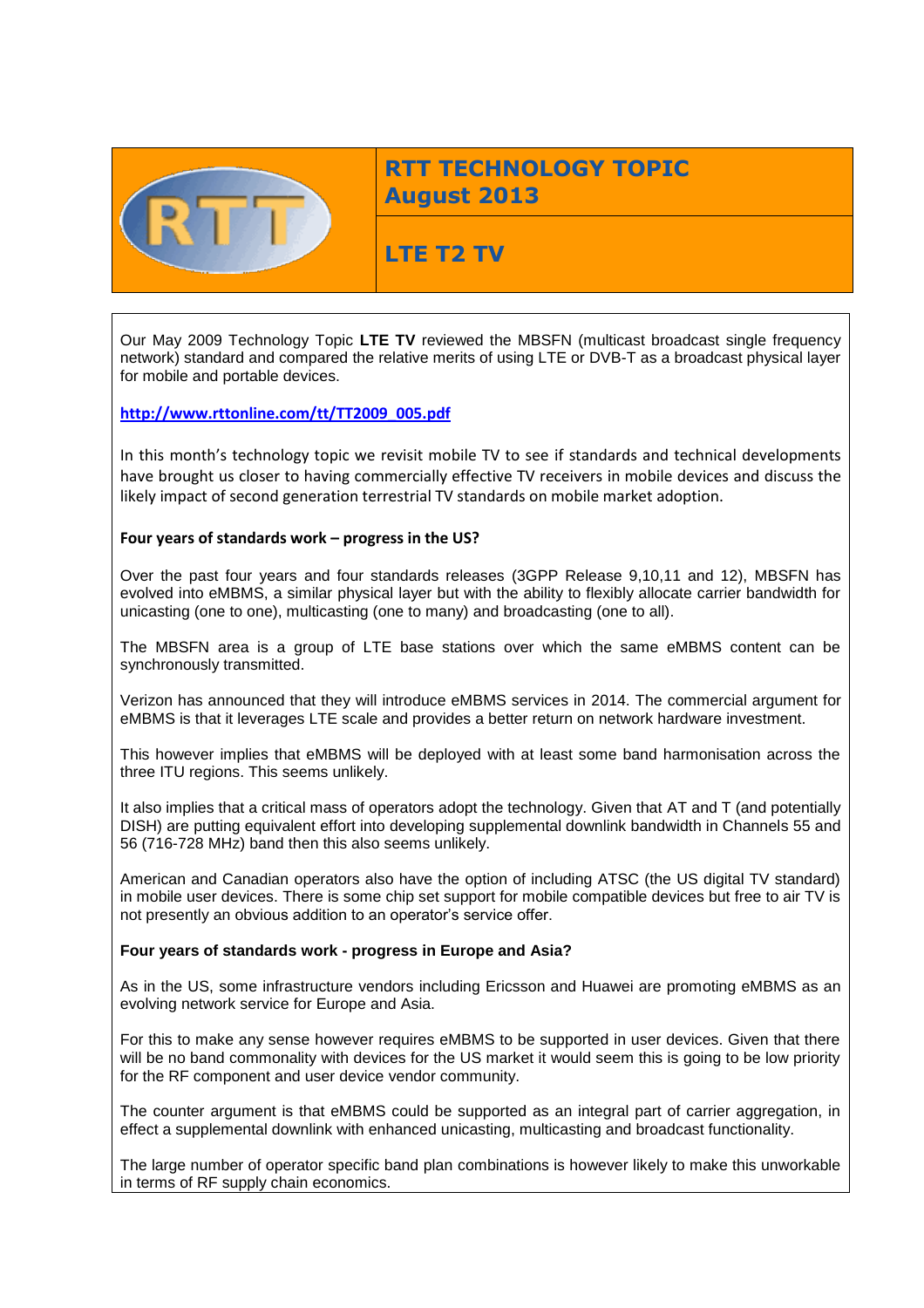It is therefore hard to avoid the conclusion that mass market adoption of eMBMS is unlikely in Europe and Asia. This must also call into question the economic viability of Verizon's eMBMS market plans.

Neither eMBMS nor SDL appear to be close to practical implementation. Four years of standards and technical effort has yielded little commercial progress.

### **DVB T2 as an option?**

In our technology topic four years ago we put forward the technical case for using DVB-T. The only problem with it was generally insufficient flux density which we argued could be addressed by transmitting the DVB- T multiplex from cellular base stations.

This would also make coexistence between mobile broadband and TV easier to manage particularly if terrestrial TV transmissions could be transitioned from multi frequency to single frequency networks. The use of T2 with an 8K carrier makes this easier (the longer symbol duration supports a longer guard interval).

The first version of the T2 standard was published in 2009 with a 2011 update known as T2 Lite for mobile and portable reception. T2 receiver chip sets are now the same price as T1 chip sets, around 25 dollars, the benefit of global market scale.

T2 services were launched in the UK in March 2010 with subsequent launches in Italy, Sweden, Finland, Zambia, Namibia, Nigeria, Kenya and Uganda.

The commercial problem still revolves around the ambivalence of mobile broadband operators to free to air TV and the consequent lack of motivation for the supply chain to include T2 demodulators and receiver front ends in user devices. Mobile operators would understandably prefer users to consume content for which they have to pay.

In reality this is no different from Wi Fi. Wi Fi is more efficient than cellular for certain tasks- localised high bandwidth downloads for example. This efficiency gain translates into a significantly improved user experience – applications work better, batteries last longer and delivery costs for the operator should be lower.

Terrestrial TV particularly T2TV is more efficient than cellular for certain tasks. The IP overheads in LTE take 3 dB off the link budget and absorb network and spectral bandwidth. A 24 M/bit/s DVB T2 carrier will work at a carrier to noise ratio of 10.8 dB, 6 dB better than standard DVB-T. This efficiency gain translates into an improved user experience – applications work better, batteries last longer. As with Wi Fi, delivery costs will be lower for particular types of traffic, broadcast or large scale multicast.

And just because a service or part of a service is free to air does not mean mobile operators cannot make money from it.

Present regulatory policy for TV Band IV (470 to 790 MHz) and Band V (790-862 MHz) is based on the assumption that mobile operators will be prepared to bid for additional channel bandwidth over and above present allocations. This includes the proposed APT (a) and (b) 700 MHz bands in Asia, an equivalent APT (a) band in Europe and the potential incentive auction of 600 MHz spectrum in the US.

The difficulty with this is that mobile operators will incur clearance costs and on-going coexistence management costs which are difficult to estimate and therefore represent an undefined commercial risk.

Adding SDL or eMBMS into these bands is likely to increase rather than decrease these costs.

#### **The TVWS to WSTV transition?**

The question then arises as to how the DVB-T1 to T2 transition if coupled with a multi frequency to single frequency transition might be able to realise additional value from 700 MHz spectrum for all stakeholders including the broadcast, mobile broadband, fixed broadband and PMSE community.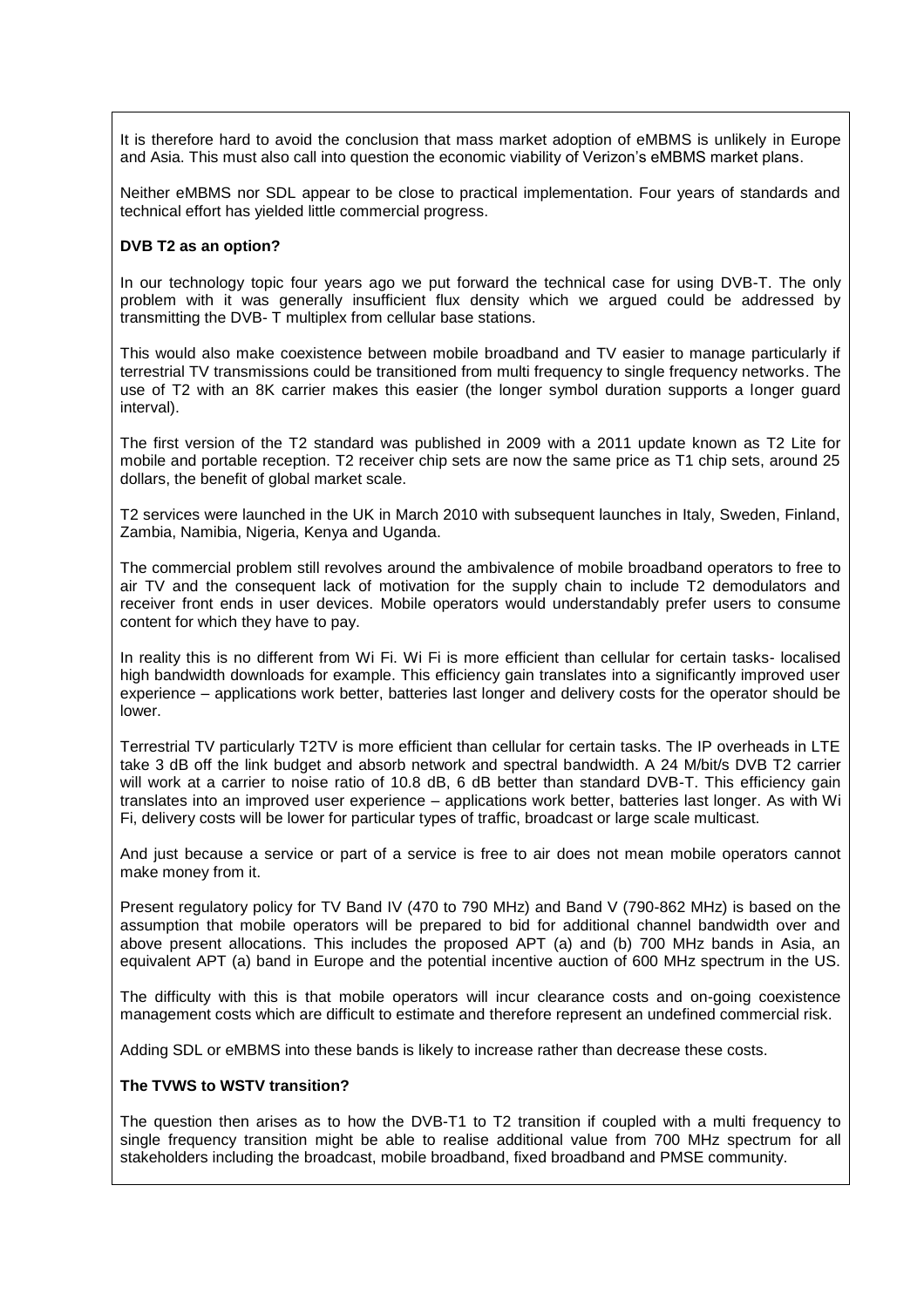This can be expressed as value gained from problems solved or mitigated, value gained from reduced delivery costs and value realised from an enhanced consumer experience.

The transition from multi frequency to single frequency DVB-T is a non-trivial undertaking potentially involving new aerial and distribution amplifiers, splitters, combiners and filter equipment for consumer installations.

It would make it harder to deploy White Space devices due to the improved spectral utilisation/geographic spectral density achieved through the use of SFN.

It would however make it easier to allocate dedicated spectrum to PMSE devices (wireless microphones) which would ease present regulatory concerns.

It would also make it easier to manage DVB-T to LTE and LTE to DVB-T coexistence, either through the use of additional guard band and/or (as stated earlier) by retransmitting DVB-T2 though cellular base stations (equal flux density). The additional flux density would make T2 transmissions visible to portable and mobile devices even when used indoors.

T2 can replace and has replaced existing DVB-T channels. This has proved to work well for HD services. The constraint is that legacy receivers cannot decode the T2 bit stream.

Another alternative is to implement T2 adjacent to mobile broadband services in the 700 MHz band.

For example the 25 MHz duplex gap in the proposed CEPT 700 MHz band plan could support three 8 MHz 8K carrier T2 channels or two channels with the spare 8 MHz used for enhanced PMSE services.

This is in effect White Space TV (WSTV) and arguably makes more sense technically and commercially than TV White Space (TVWS).

User devices for Europe, Africa and Asia would have an LTE 700 MHz transceiver front end integrated with a T2 receiver which could either tune across the whole UHF band or support regionally available spectrum (the duplex gap in Europe being one example).

The benefit to the consumer would be a more closely integrated experience between linear TV including national, regional and local broadcasts and other rich media content.

The benefit to the user device vendor community would be a more closely integrated TV and mobile broadband hardware platform. (The T2 demodulator can also process DVB-C and DVB-S transmissions).

The benefit to broadcasters and mobile broadband operators would be a more closely integrated service proposition and lower per bit delivery costs.

The ability to integrate national, regional and local TV into the mobile broadband and fixed broadband service offer could be particularly useful.

The cellular industry has a thirty year history of working with the broadcast engineering community on site sharing. Similar integration opportunities are now being developed in content and application sharing.

Bringing LTE and DVB-T2 together would move this cooperation to an altogether higher level.

#### **Resources**

**Samsung eMBMS white paper [https://www.samsung.com/global/business/business-images/resource/white](https://www.samsung.com/global/business/business-images/resource/white-paper/2013/02/eMBMS-with-Samsung-0.pdf)[paper/2013/02/eMBMS-with-Samsung-0.pdf](https://www.samsung.com/global/business/business-images/resource/white-paper/2013/02/eMBMS-with-Samsung-0.pdf)**